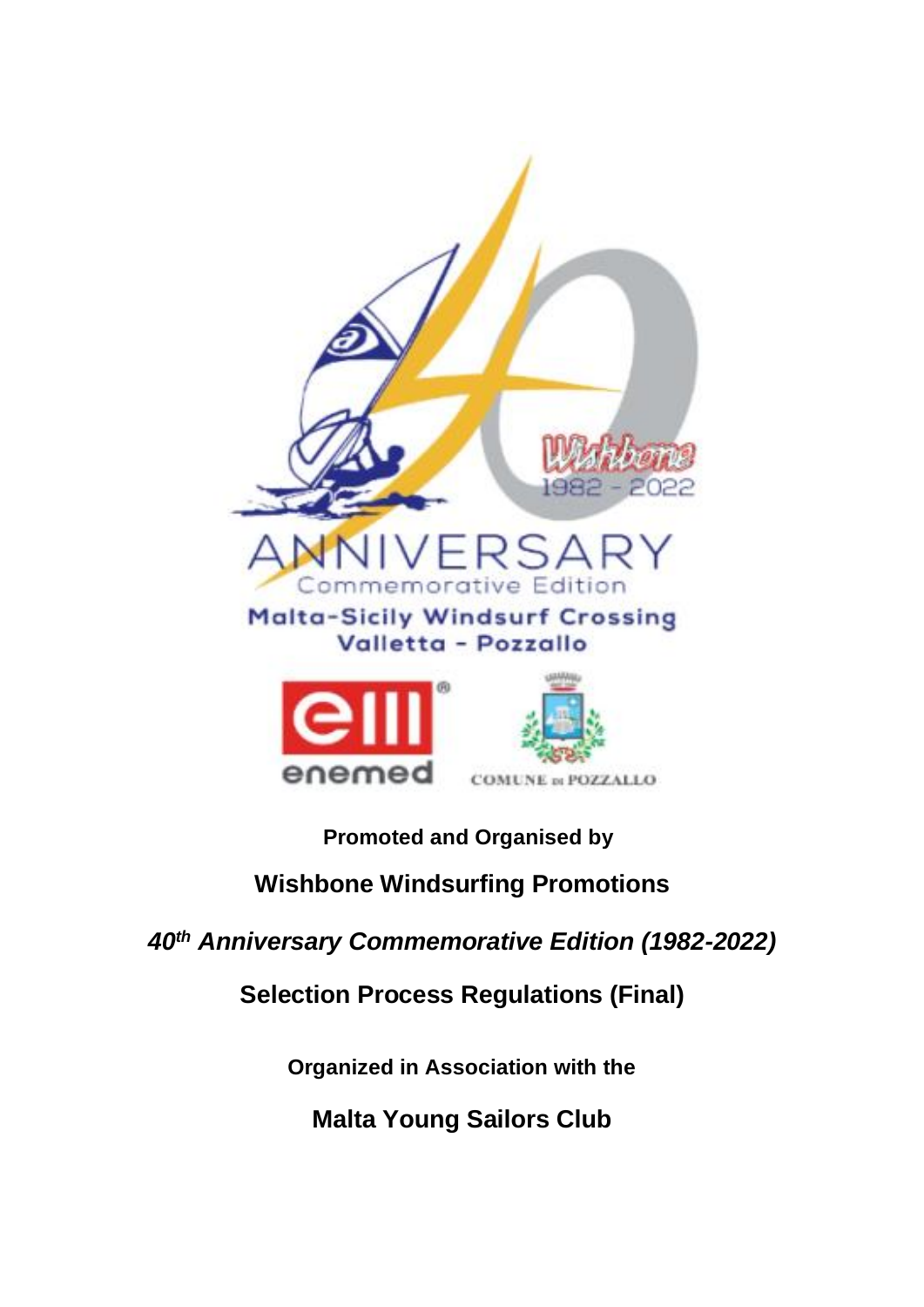It is intended to organize a windsurf crossing between Valletta, Malta and Pozzallo, Sicily, in early May 2022, hereinafter referred to as the "Event". A selection process will take place to select those who are to participate in the Event. Participation in the Selection Process is by invitation and/or application, and, eventual approval of the organizers.

## 1. RULES

- 1.1. The series will be governed by the rules as defined in The Racing Rules of Sailing (RRS).
- 1.2. No National prescriptions will apply.
- 1.3. RRS Appendix T Arbitration will apply.

## 2. ADVERTISING

- 2.1. Sails and competitors may be required to carry advertising for event sponsors, which will be supplied by Malta Young Sailors Club in accordance with World Sailing Regulation 20.
- 2.2. On the sail the event sponsors branding shall be placed immediately below batten #5 and as close to the leech as possible but without overlapping the sail corner reinforcement.
- 2.3. Competitors shall not cut or adapt the stickers in any way.
- 2.4. No Private Sponsors stickers can be displayed on any sail in use promoting products of direct competition to that our sponsors for this event, namely:
	- i. ENEMED, recognised as the "Official Fuels Partner" and the "Title Sponsor", of the Event as well as
	- ii. to any of the following Other Official Partners, namely, GasanMamo Insurance, S&D Yachts, Blye, Medcomms Marine Electronic, Cisk, and Roland Marina.

# 3. Entry

- 3.1. Eligible competitors shall register by means of an online application form on the Malta Young Sailors Club website: [www.maltayoungsailors.com/](http://www.maltayoungsailors.com/)windsurfing-event/
- 3.2. An entry is not valid until paid.
- 3.3. Registration shall close on 2<sup>nd</sup> February 2022.
- 3.4. A completed Parental Permission Form for entries under the age of 18 years is required. This form may be completed online but a printed copy shall be brought to registration.

## 4. Categories

4.1. Open (with a max sail size of  $9m^2$ )

## 5. FEES

5.1. The Entry Fee is €25.

## 6. Personal equipment

### 6.1. **MANDATORY**

- i. The sailor shall wear a helmet that shall be to the minimum standard EN1385 or EN1077 if he/she is using hydrofoil equipment.
- ii. The sailor shall wear a Personal flotation device that conforms to the minimum standard.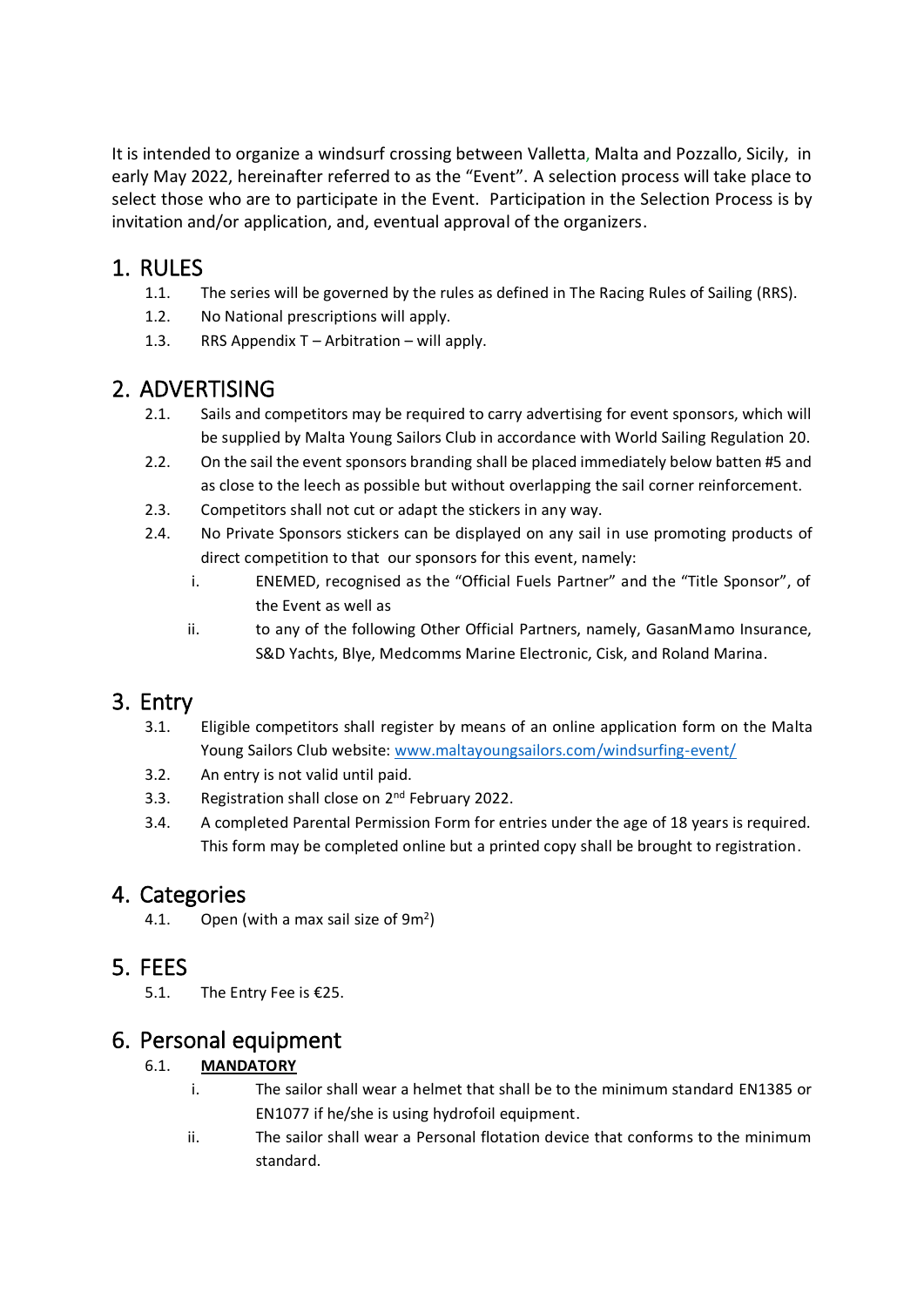# 7. CAMERAS AND ELECTRONIC EQUIPMENT

- 7.1. Competitors may be required to carry on their board's cameras, sound equipment or any other similar electronic devices.
- 7.2. Personal Cameras and their attachments may be carried provided that they do not affect the function or use of any existing part of the board or associated equipment.
	- i. Any footage or recording is to be made available to Malta Young Sailors Club upon request.
- 7.3. Malta Young Sailors Club retains the right to make use of footage or imagery obtained by competitors' electronic equipment throughout the entire series.

## 8. NOTICES TO COMPETITORS

8.1. Notices to competitors will be posted online or on the Official Notice Board at MYSC St Paul's Bay Malta

## 9. CHANGES TO NOTICE OF RACE & SAILING INSTRUCTIONS

9.1. Any change to the Notice of Race & Sailing Instructions will be posted no later than 60 minutes before the warning signal of the race on the day it will take effect, except that any change to the schedule of races will be posted by 1230pm on the day it will take effect.

### 10. SIGNALS MADE ASHORE & AFLOAT

- 10.1. Signals made ashore will be displayed at the Official Flagpole.
- 10.2. When Flag AP is displayed ashore competitors shall not go afloat '1 minute' is replaced with 'not less than 20 minutes' in the race signal AP. This changes RRS Race Signals.

## 11. REPLACEMENT OF EQUIPMENT

11.1. During the qualifying series substitution of damaged or lost equipment will not be allowed once a race has started

## 12. FORMAT OF RACING

- 12.1. A qualifying series shall be sailed which shall all only consist of long distance marathon races.
- 12.2. Before each qualifying race, the Principal Race Officer shall determine the suitable course from Appendix A after taking into consideration safety and weather conditions on the day. The final decision shall be taken by the Principal Race Officer. This is not a ground for redress. This changes RRS 62.1(a).

### 13. SCHEDULE

13.1. The qualifying series shall be composed of 4 qualifying races. If more than 3 races are completed 1 race will be discarded.

Unless otherwise decided or in the event of a postponement, the qualifying series shall take place on the following dates: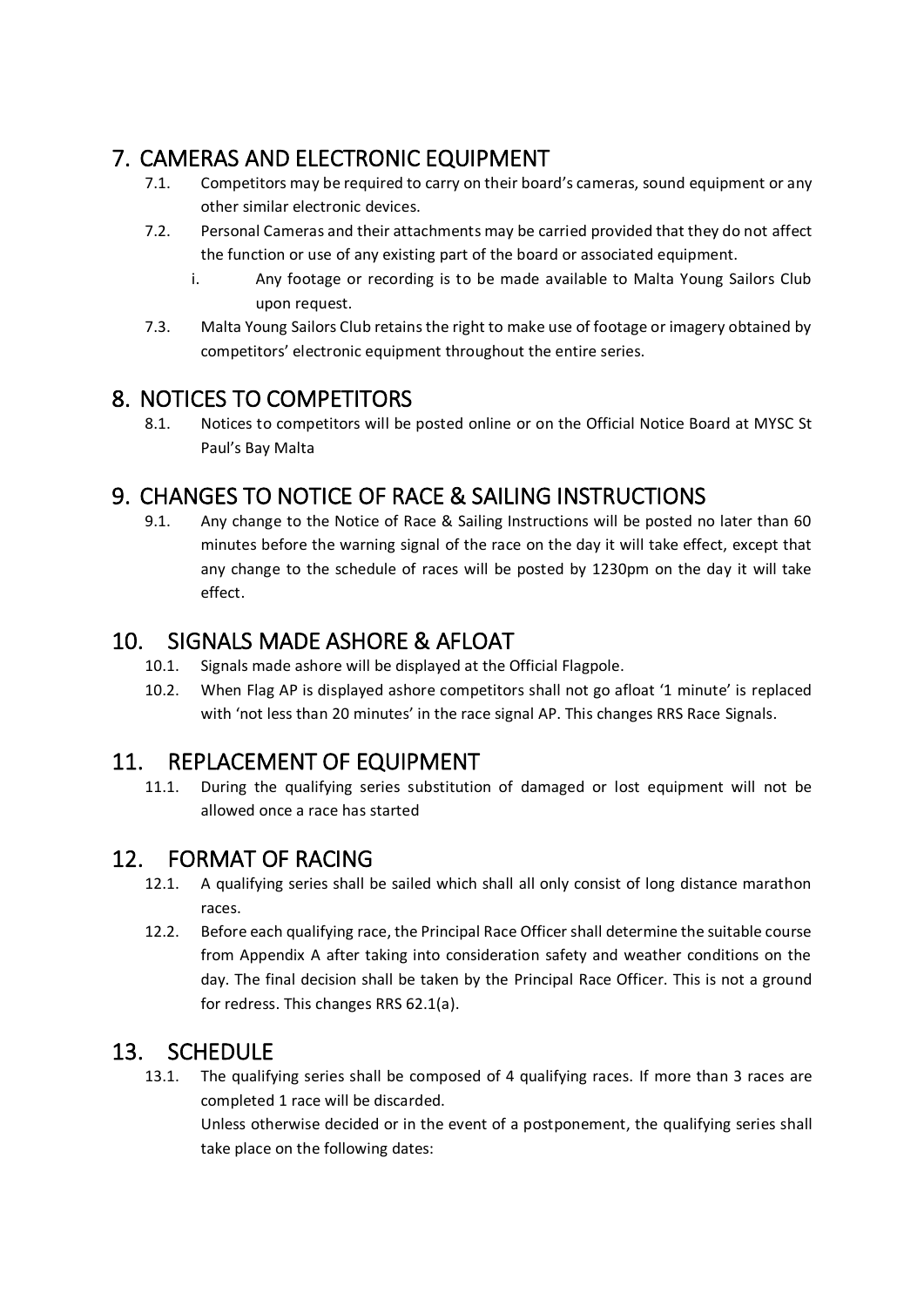|    | <b>First Warning Signal</b><br>Date |         |
|----|-------------------------------------|---------|
| Q1 | 5/6 <sup>th</sup> February 2022     | 1030 AM |
|    | 5/6 <sup>th</sup> March 2022        | 1030 AM |
| Q3 | 12/13 <sup>th</sup> March 2022      | 1030 AM |
| O4 | 9/10 <sup>th</sup> April 2022       | 1030 AM |

- 13.2. On the Wednesday preceding the dates established in Clause 13.1, the Principal Race Officer shall communicate in writing to all competitors:
	- i. Whether the Qualifying race scheduled shall be raced on Saturday or Sunday;
	- ii. The Course in accordance with the courses available in Appendix A;
	- iii. AND/OR, whether the qualifying race scheduled is cancelled or postponed to another date.
- 13.3. A Competitor's briefing shall be held 60mins before the first warning signal of every qualifying race mentioned in Clause 13.1.

### 14. RACING AREAS

14.1. The Racing Areas shall be the Maltese Territorial Waters.

### 15. COURSES

- 15.1. Diagrams of the some examples of the courses which may be used are annexed and marked as "Appendix 1".
- 15.2. The Principal Race Officer shall decide the course to be raced on the day of every qualifying race which shall be notified during the Competitor's briefing.

### 16. MARKS

- 16.1. The starting, finishing and rounding or passing marks shall include inflatable blue marks.
- 16.2. The Principal Race Officer shall also have the discretion to use any cardinal mark or similar mark as a rounding or passing mark.

### 17. THE START

17.1. All races will be started by using the following signals: (This changes RRS Appendix B rules 26.1 and 26.2).

| <b>Minutes</b> | <b>Sound Signal</b> | <b>Visual Signal</b> | <b>Description</b> |
|----------------|---------------------|----------------------|--------------------|
|                | Three signals       | Orange flag          | Stand-by to first  |
|                |                     |                      | warning signal     |
| 3 minutes      | One signal          | Romeo Flag           | First warning      |
|                |                     |                      | signal             |
| 2 minutes      | One signal          | P or U or Black Flag | Preparatory        |
|                |                     |                      | signal             |
| 1 minute       | One long signal     | P or U or Black Flag | One minute         |
|                |                     | removed              | signal             |
| 0              | One signal          | Class flag removed   | Start              |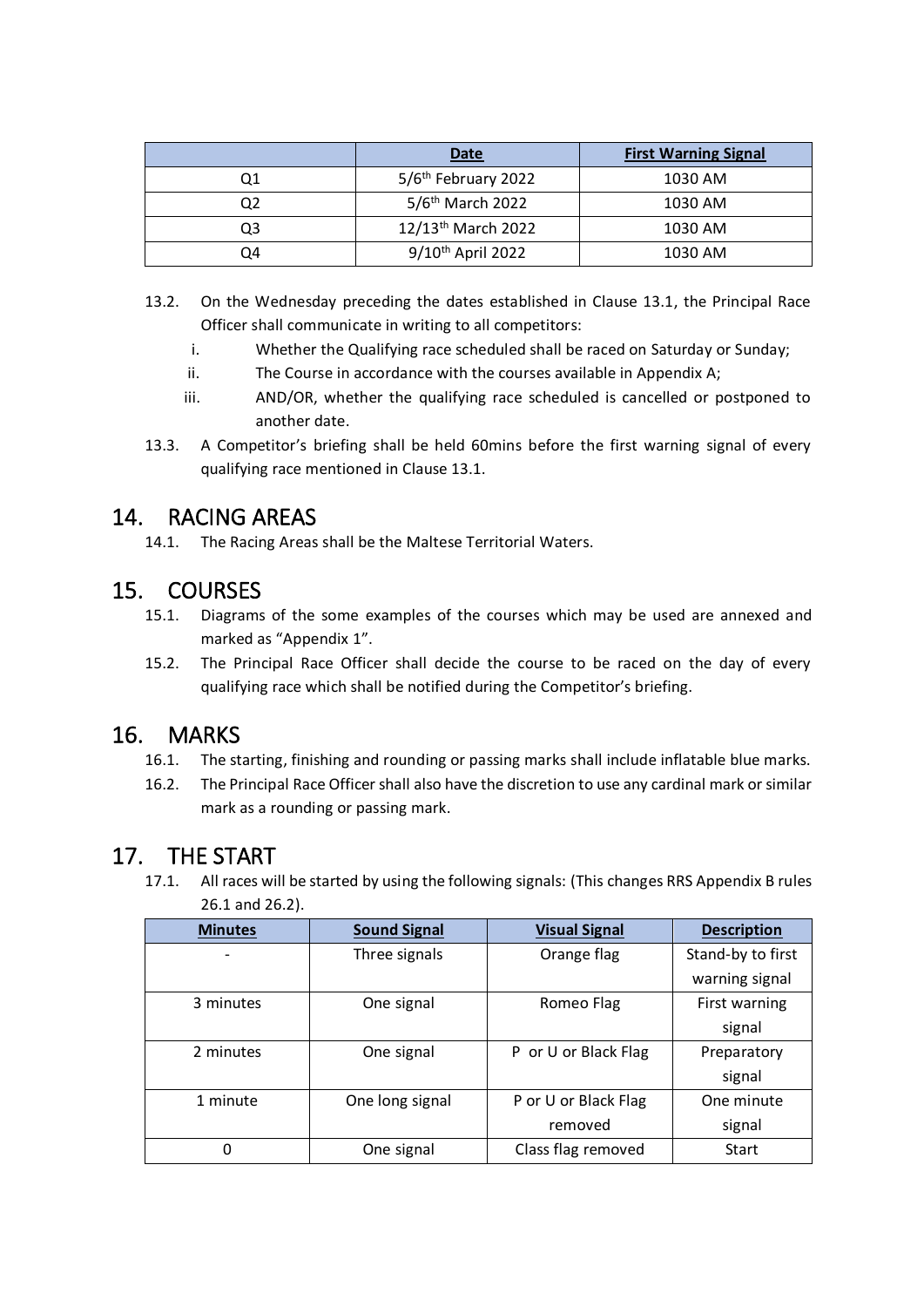- 17.1. Due to the nature of the Event and for reasons of safety, no races shall start if the wind does not exceed 10 knots and shall not start if the wind exceeds 20 knots. The final decision to race shall be at the sole discretion of the Principal Race Officer.
- 17.2. The starting line will be between the staff displaying an orange flag on the race committee vessel and either:
	- i. the course side of the laid starting mark, or
	- ii. an orange flag displayed on land in the area adjacent to Malta Young Sailors Club
- 17.3. A competitor starting later than 3 minutes after her starting signal will be scored Did Not Start (DNS) without a hearing. This changes RRS A4 and A5.
- 17.4. It is intended to have 1 race per day.
- 17.5. To alert boards that a race or sequence of races will begin soon, the orange starting line flag will be displayed (with three sound signals) at least 2 minutes before a warning signal is made.
- 17.6. When a Green flag is displayed together with the warning signal for course racing format, the boards shall start on starboard tack.
- 17.7. When a Red flag is displayed together with the warning signal for course racing format, the boards shall start on port tack.

## 18. CHANGE OF THE NEXT LEG OF THE COURSE

18.1. To change the next leg of the course, the race committee will move a mark (or move the finishing line).

### 19. THE FINISH

19.1. The finishing line will be between the finishing mark and the course side of the laid mark (or the flag staff on this mark if present) at the other end of the finish line.

### 20. PENALTY SYSTEM

- 20.1. Penalties for breaches of Rules and rules in the NOR/SI marked are at the discretion of the International Jury and may be less than disqualification.
- 20.2. Penalties for breaches of rules in the NOR/SI marked will be 1 (one) point for each infringement applied by Race Committee or Technical Committee without a hearing. The penalty is applied to each race in which the instruction was infringed. However, the Race Committee or Technical Committee may protest a board when they consider the standard penalty to be inappropriate. A board that has been penalized with standard penalty can neither be protested by another board for the same incident nor can another board request redress for this committee action. This changes RRS 60.1, 63.1 and A5.

## 21. TIME LIMITS AND TARGET TIMES

- 21.1. Time limits and target times are in minutes and as follows:
	- i. Marathon 210mins
- 21.2. Boards failing to finish within the 90 minutes, after the first competitor sails the race according to RRS 28, will be scored Did Not Finish (DNF). This changes RRS 35 and A5.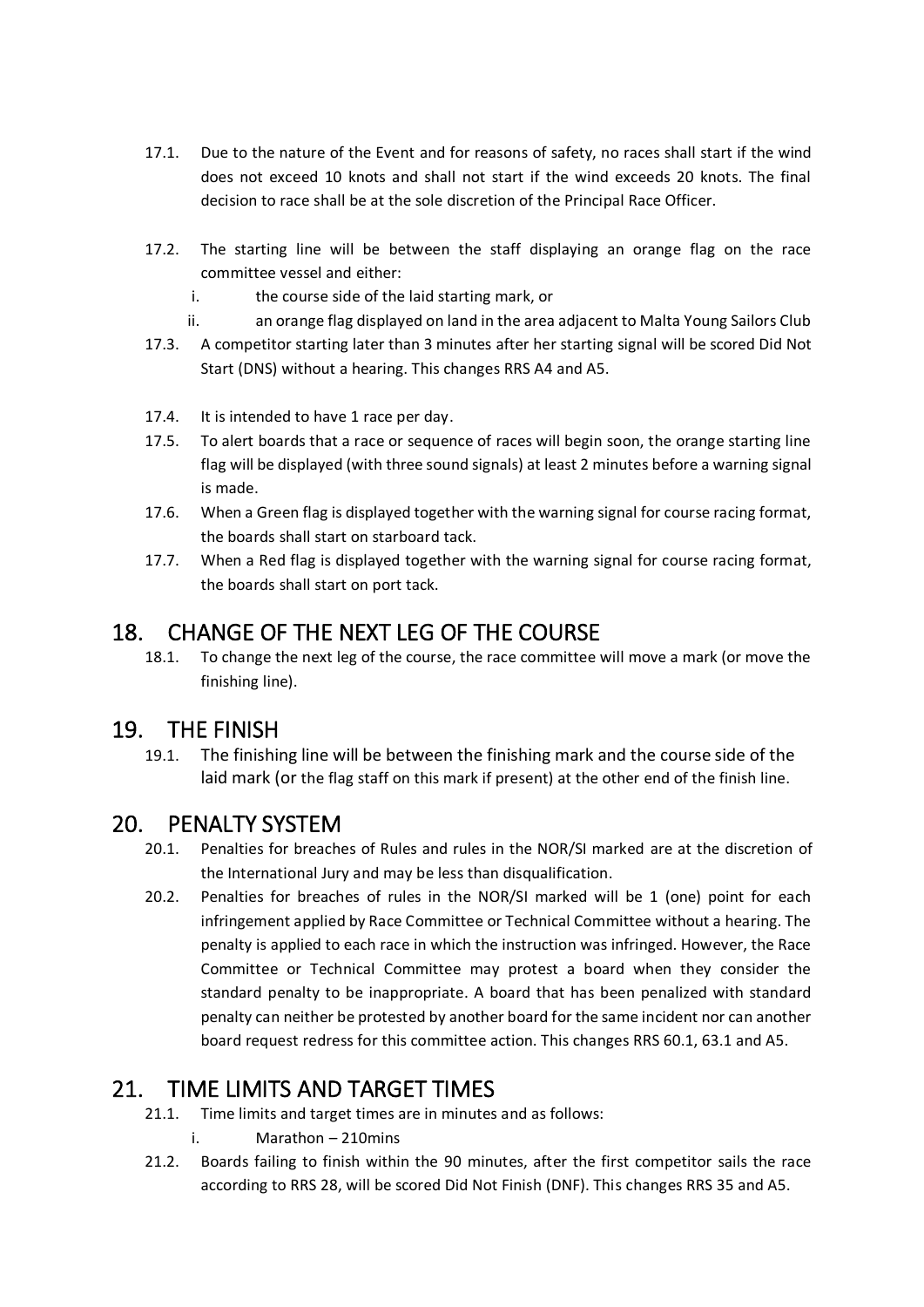21.3. Boards failing to finish by 1730, will be scored Did Not Finish (DNF). This changes RRS35 and A5.

## 22. PROTESTS AND REQUESTS FOR REDRESS

- 22.1. Hearing request forms are available at the Race Office. Protests and requests for redress or reopening shall be delivered there within the protest time limit.
- 22.2. For Course Racing and Marathon, the protest time limit is 60 minutes after the last competitor has finished the last race of the day or when the race committee signals no more racing for that day, whichever is later.
- 22.3. Notices will be posted within 20 minutes of the protest time limit to inform competitors of hearings in which they are parties or named as witnesses.
- 22.4. Hearings will be held in the Protest Room.
- 22.5. On the last scheduled day of the Series, a request for reopening a hearing shall be delivered within the protest time limit if the requesting party was informed of the decision on the previous day, or no later than 30 minutes after the requesting party was informed of the decision on that day. This changes RRS 66.2.

## 23. SCORING

- 23.1. The low point scoring system shall be used for every race of this Qualifying Series.
- 23.2. If the number of competitors registered exceeds twelve (12) in number, the last three competitors shall not be eligible to participate in Q3.
- 23.3. After Q3 is raced and if the number of competitors registered exceeds twelve (12) in number, the last three competitors shall not be eligible to participate in Q4.

## 24. SAFETY REGULATIONS

- 24.1. A competitor that retires from a race shall notify the Race Committee and/or the closest support boat as soon as practicable.
- 24.2. Competitors not racing for any of the racing days shall inform the Race Office.

## 25. SUPPORT BOATS

- 25.1. Support Persons shall comply with the Support Boat Regulations
- 25.2. No personal support boats/outside assistance are allowed to the sailor except for an emergency/rescue by the fleet of the MYSC.

# 26. RADIO COMMUNICATION

- 26.1. While on the water, a competitor shall not carry equipment capable of making radio transmissions or receiving radio communications, except for equipment provided by the Organising Authority. This restriction also applies to mobile telephones.
- 26.2. For purposes of safety, support boats may monitor the Race Committee working channel, but cannot transmit on this channel except in the case of an emergency.

## 27. PRIZES

27.1. A token of participation may be awarded to each competitor at the end of the Qualifying series.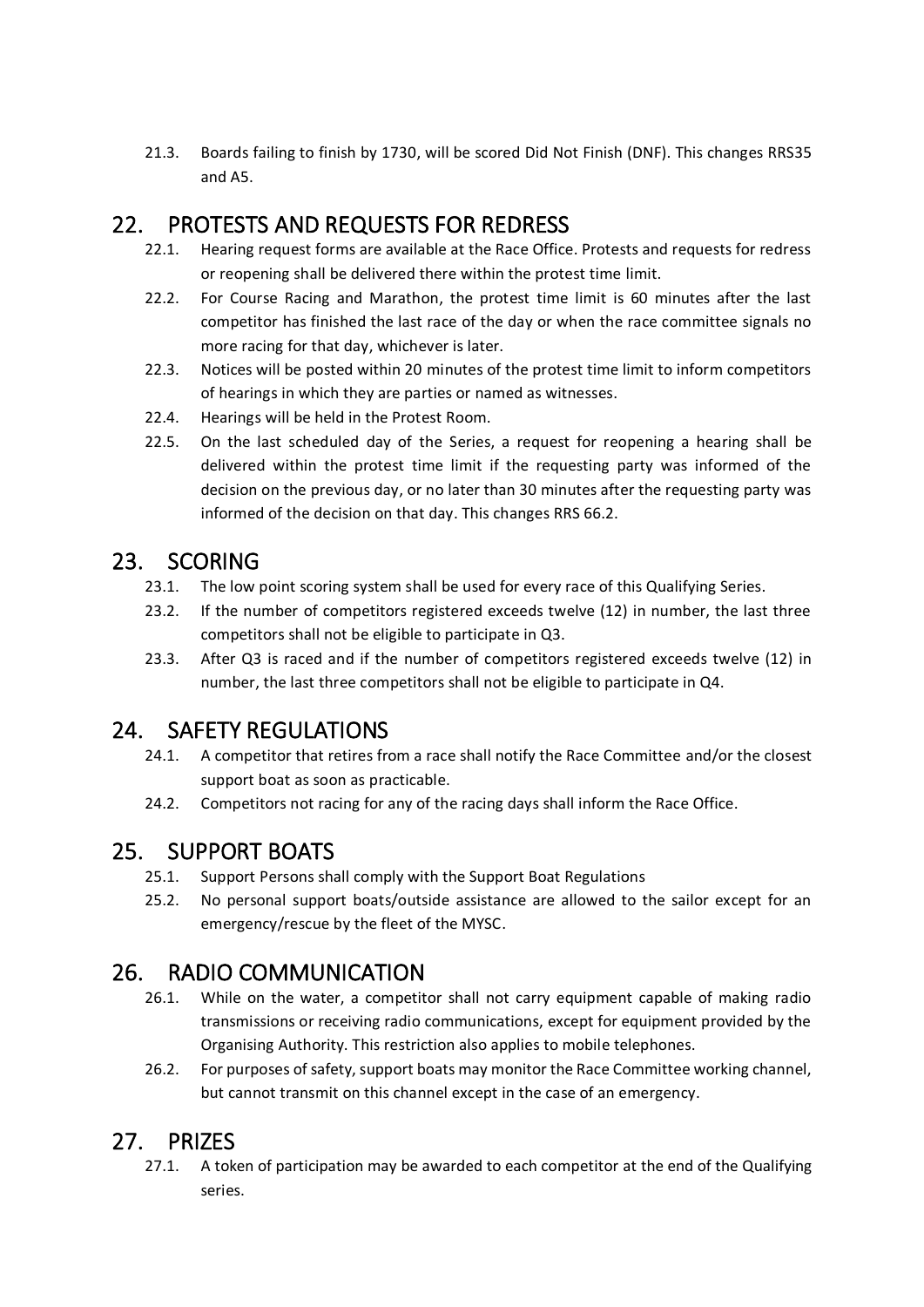- 27.2. Following 4 successful qualifying races, with the best 3 races / results to count. The Organisers shall select 2 experienced 'veteran' sailors, 2 'newcomers' sailors, and 1 foreigner to participate in the Event. The organizers reserve the right to add another (reputable) contender, but this will not affect those who qualify through the Qualifying Races.
- 27.3. To participate in the Event the foreign windsurfer will be issued with a direct invitation.

## 28. DISCLAIMER OF LIABILITY

- 28.1. Rule 4 of the RRS states: "The responsibility for a board's decision to participate in a race or to continue to race is his/hers alone." Sailing is by its nature an unpredictable sport and therefore inherently involves an element of risk. By taking part in the event, each competitor agrees and acknowledges that:
	- i. They are aware of the inherent element of risk involved in the sport and accept responsibility for the exposure of themselves and their board to such inherent risk whilst taking part in the event;
	- ii. They are responsible for the safety of themselves and their board and their other property whether afloat or ashore;
	- iii. They accept responsibility for any injury, damage or loss to the extent caused by their own actions or omissions;
	- iv. Their board is in good order, equipped to sail in the event and they are fit to participate;
- 28.2. The provision of a race management team, patrol boats and other officials and volunteers by the race organizer does not relieve them of their own responsibilities.
- 28.3. The provision of patrol boat cover is limited to such assistance, particularly in extreme weather conditions, as can be practically provided in the circumstances;
- 28.4. The fact that the Race Committee or Technical Committee conducts inspections, or not, of a boat does not reduce the responsibilities of each competitor set out in this NOR/SI.

## 29. TELEVISION AND MEDIA

29.1. In registering for the event, competitors automatically grant to MYSC the right in perpetuity to make, use and show from time to time at their discretion, any motion pictures, still pictures and live, taped or filmed television and other reproductions of them, taken during the period of the event as defined in the NOR/SI in which he/she participates, without compensation.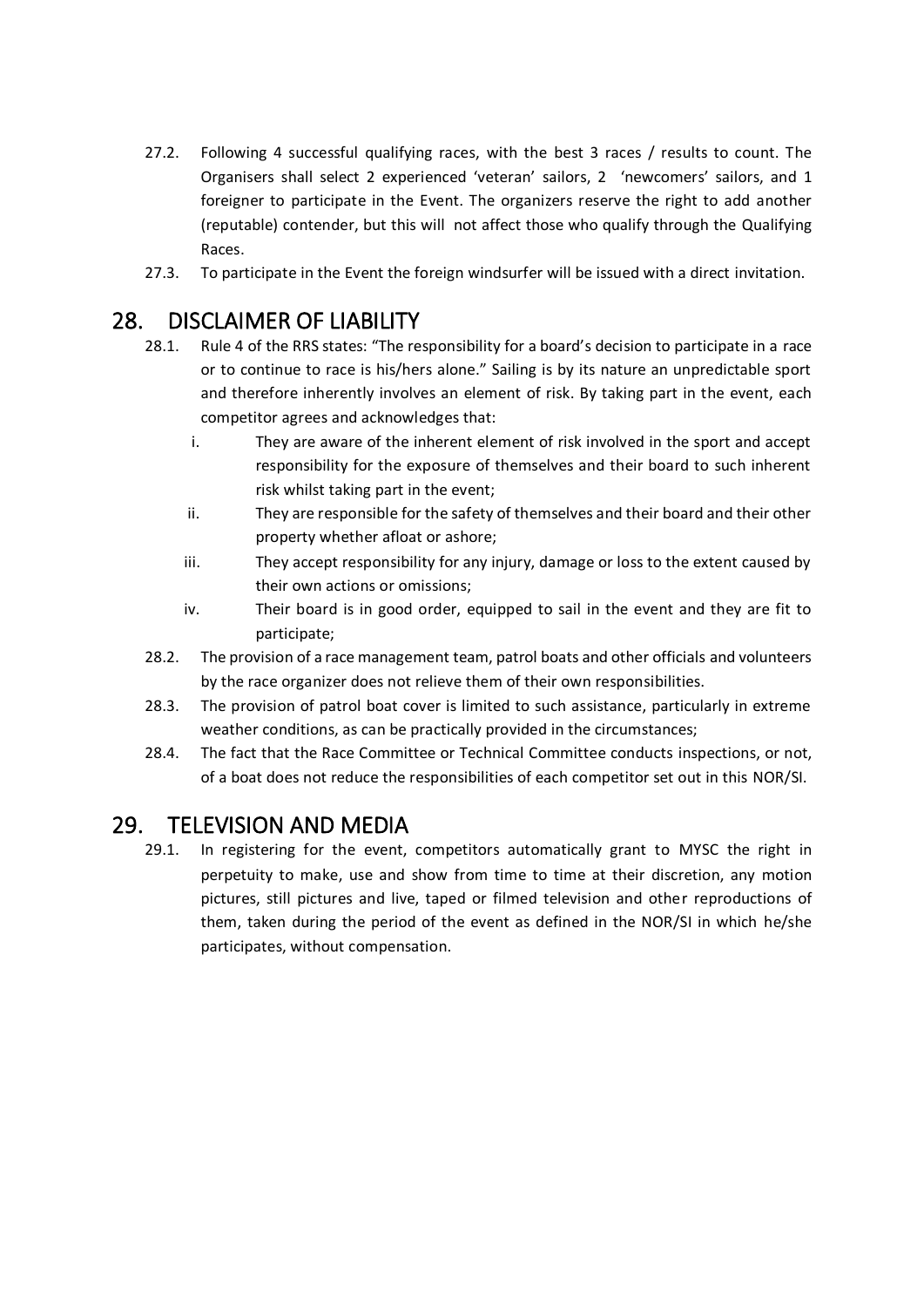# **Appendix 1**





#### Course B

START – St. Paul's Island to Port – Round Comino to Port – Sliema Special Mark to Starboard – FINISH

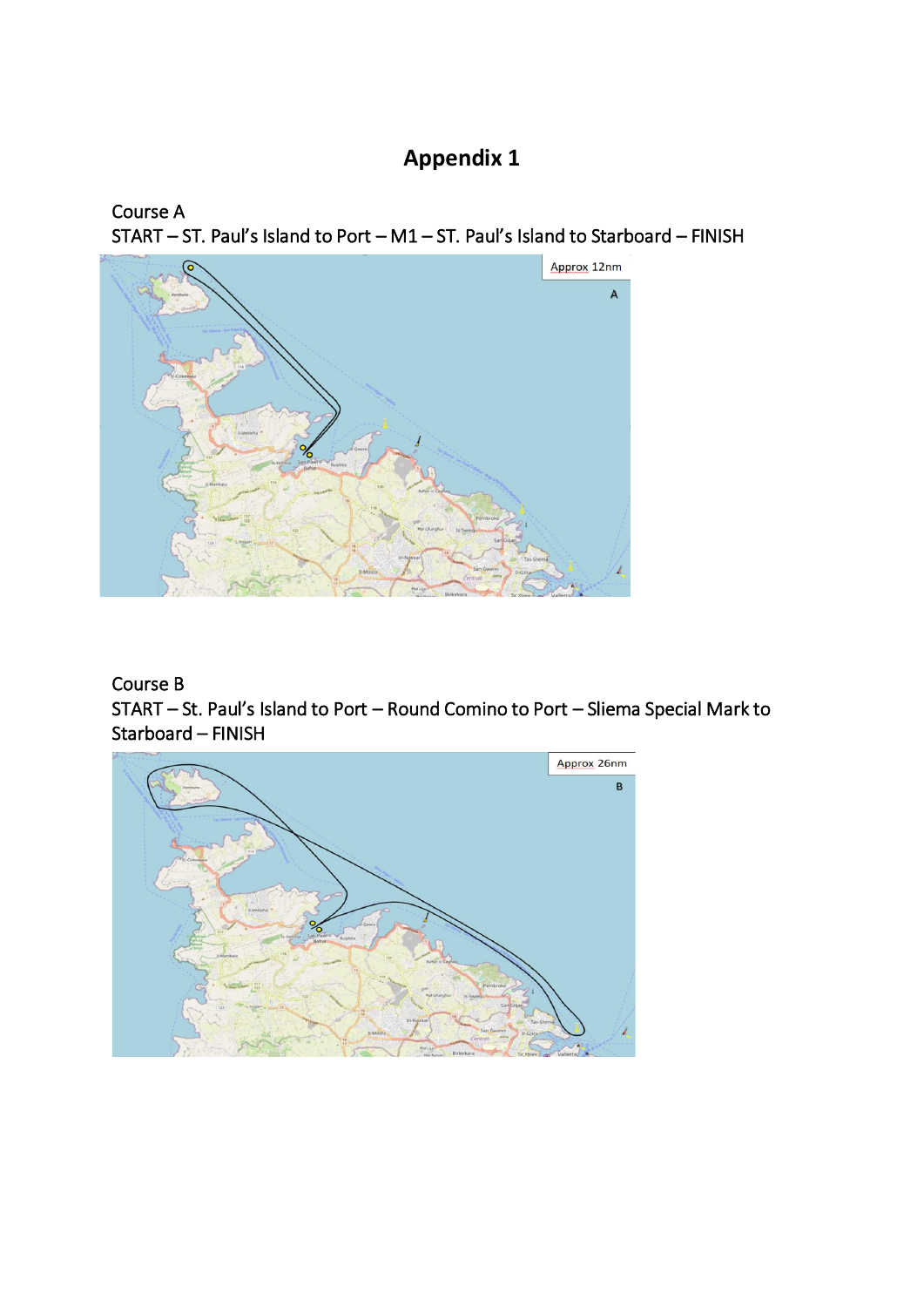Course C

START – St. Paul's Island to Port – Round Comino to Port – Sliema Special Mark to Starboard - Ghallis Cardinal Mark to Starboard – Sliema Special Mark to Starboard – FINISH



### Course D

START – St. Paul's Island to Port – Round Comino to Port – St. Paul's Island to Starboard – FINISH